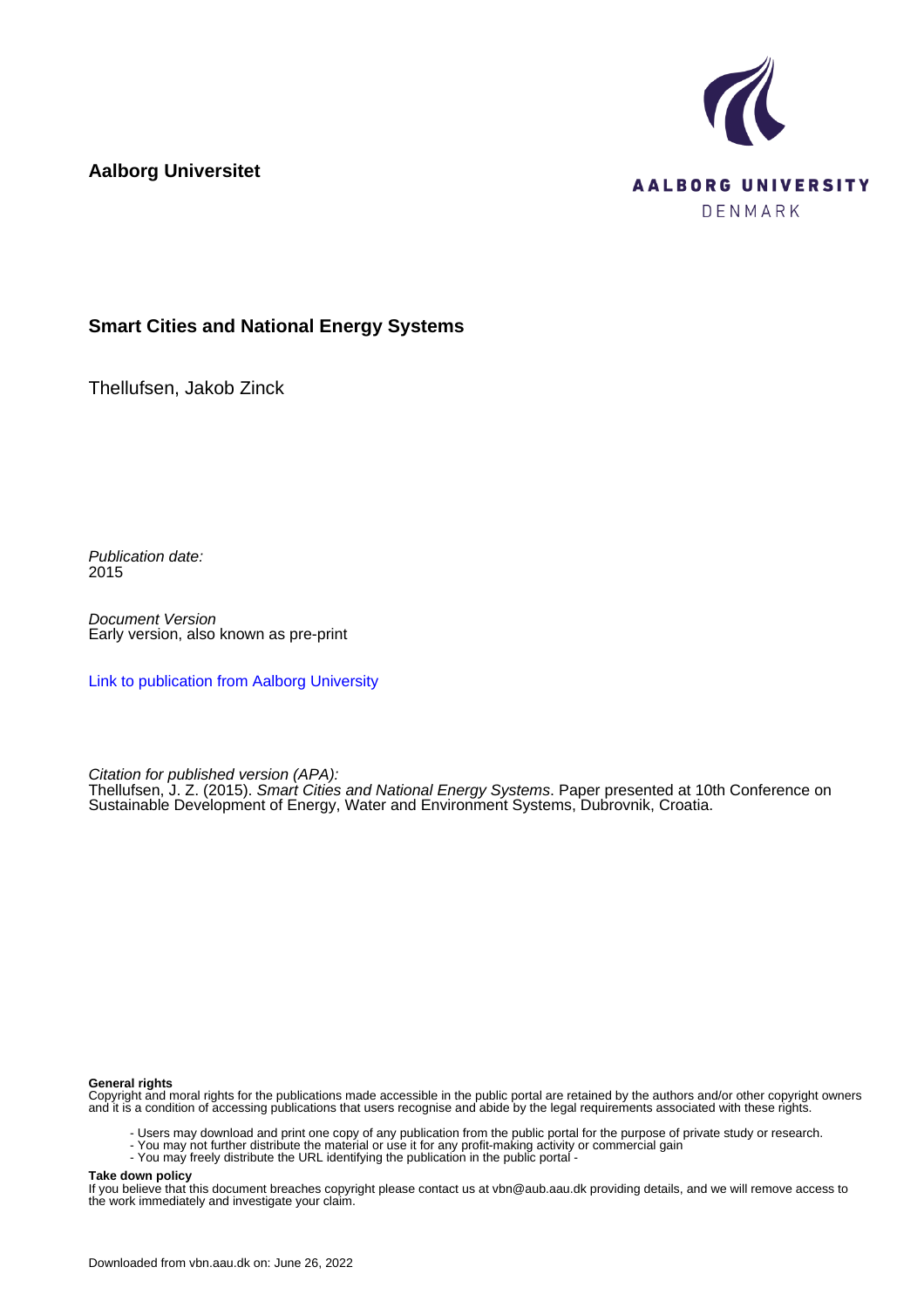# **Smart Cities and National Energy Systems**

Jakob Zinck Thellufsen\* Department of Planning and Development Aalborg University Email: <u>jakobzt@plan.aau.dk</u>

### **ABSTRACT**

Energy system analysis followstwo tracks, either through plans for future transitions of national energy systems, or local development of smart cities and regions. These two tracks seldom overlap. National plans neglect the local implementation of intermittent renewable technology and use of local resources, and smart cities and local development do not relate to national targets and fail to evaluate sub-optimization. Thus, there is a need for approaches that help researchers creating links between country analyses and local energy system transitions. This paper investigates the effects of such an approach, by investigating Western Denmark. By splitting Western Denmark into regions, it is possible to create individual energy systems for each region. Through interconnection, these regions can exchange electricity with each other. This enables analyses of interaction between smart cities and national energy systems.

## **KEYWORDS**

Energy system analysis, local energy planning, national energy planning, energy planning, energy systems, renewable energy, smart energy systems

### **INTRODUCTION**

Due to climate change caused by  $CO<sub>2</sub>$  emissions from usage of fossil fuels [1], countries and researchers are planning and investigating future renewable energy systems to facilitate a move away from fossil fuels. Examples of this exists in Denmark with both the Danish Energy Agency [2] and researchers [3] suggesting 100 % renewable energy systems, other examples are Ireland [4], USA [5], Brazil and Portugal [6]. All these plans focus on overall transitions to renewable energy. This means, that they work on a country or state level of transition. Thus these plans do not take local planning into account. Because wind turbines, solar panels and other renewable energy sources are local resources there has to be an increased focus on local energy planning. One way of looking at local energy planning and resources is Smart Cities [7]. Smart Cities as a concept does not only focus on energy, but two of the primary elements are energy demand and supply [8]. When discussing these two elements, it is important to mention that the city has to be seen in relation to the region and the country. This is acknowledged by [9] that highlights that the Smart City has to be seen in relation to the region. Overall this could be labelled as Smart Regions. But even these Smart Regions has to be linked to the countries or states they exist within. The reason is to avoid sub optimisation in cities and regions.

Due to the need for local planning, research is also focusing on regional, municipal and city plans for renewable energy systems. Examples are the case of a local energy plan for Aalborg [10] and Frederikshavn [11,12] both in Denmark, and the South West Region of Ireland [13]. These studies highlight different approaches for taking the national energy system into account,

when modelling local energy systems. In the case of Frederikshavn [11,12], the modelling seeks to minimise electricity exchange with the remainder of Denmark. The exact relation to the development of the rest of Denmark is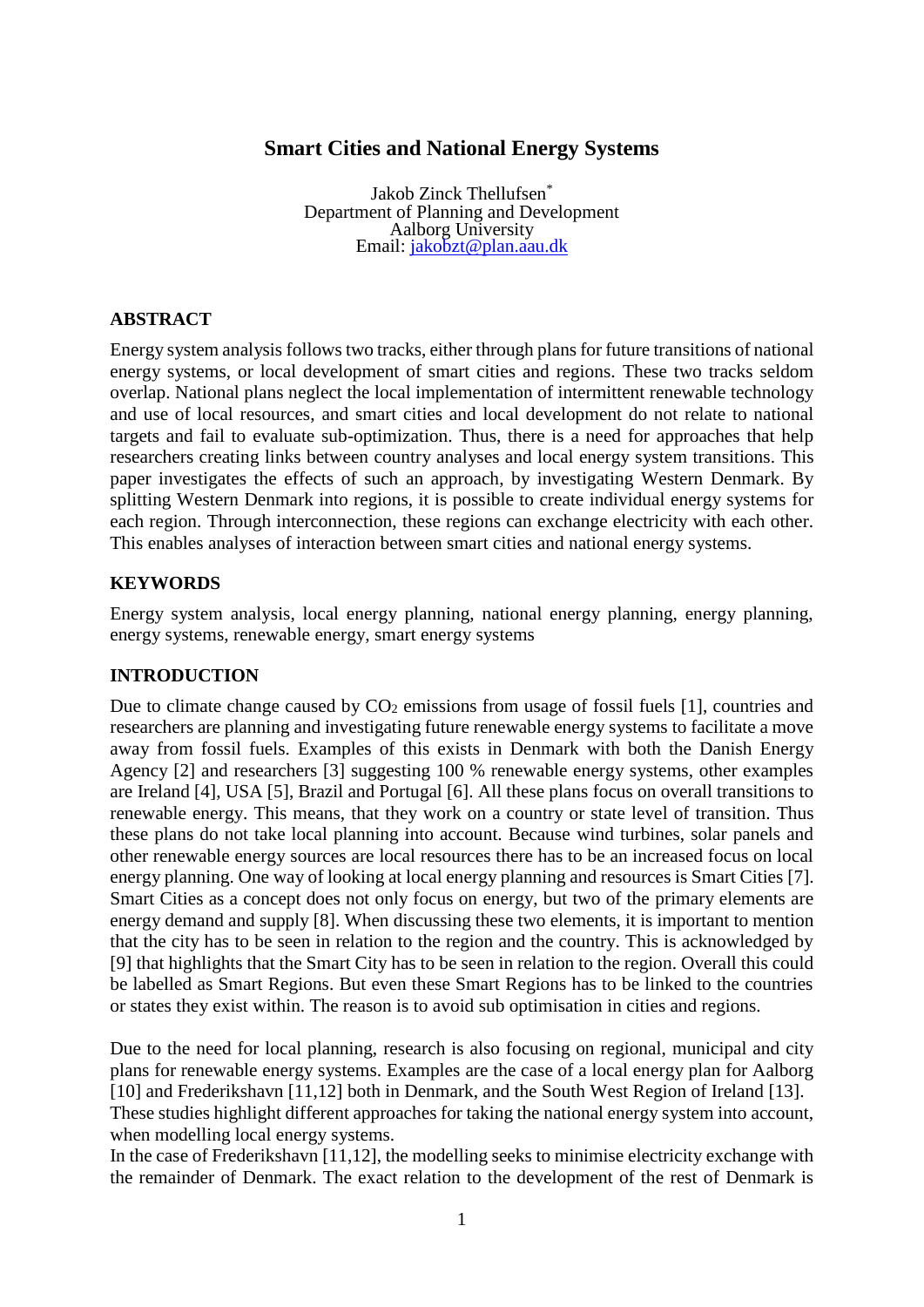discussed in relation to [14], but not directly included in the calculations of the local energy system.

The study of Aalborg [10] includes national perspectives, by excluding local resources and activities that does not have primary local use, and instead allocates these resources based on share of national population. In this case Aalborg municipality receives the benefits but not the burdens of these parts of the energy system, such as industrial waste heat. This approach allows for the national development to be taken into account in modelling local systems, but the downside of such an approach is that the system modelled is not equal to the actual layout of the current energy system.

A third approach, and perhaps the most widely used, is not taking into account the national system, and looking at the local system from an island perspective. An example is [13]. These studies of course have the ability of showing a way for renewable energy in the local regions, but because of the lacking perspective to the national energy system cannot say what consequences it has for national plans.

Because of this growing focus on local energy system analysis and the need for national perspectives this paper investigates a different approach. This approach seeks to model a country as separate interconnected smart regions, to enable exact modelling of each region, and still being able to discuss the consequences for national development. The study applies the approach on the case of Western Denmark modelled as three regions. The goal is to identify what consequences it has to model a country as regions compared to modelling the country as a single entity.

# **METHODS**

To create a tool for modelling and analysing the link between smart energy systems and smart regions, the study creates a framework within the tool EnergyPLAN. This section describes the usage of EnergyPLAN in such context and the concrete analysis of Western Denmark.

## **Linking Countries and Nations in EnergyPLAN**

EnergyPLAN is an input/output model that simulates the energy system on an hourly basis. Inputs can be energy demands, combined heat and power plant capacities and installed capacity of wind turbines, while example of outputs are total fuel uses and  $CO<sub>2</sub>$  emissions. EnergyPLAN is deterministic meaning that the same inputs always generates the same outputs. Figure 1 outlines the operation of EnergyPLAN.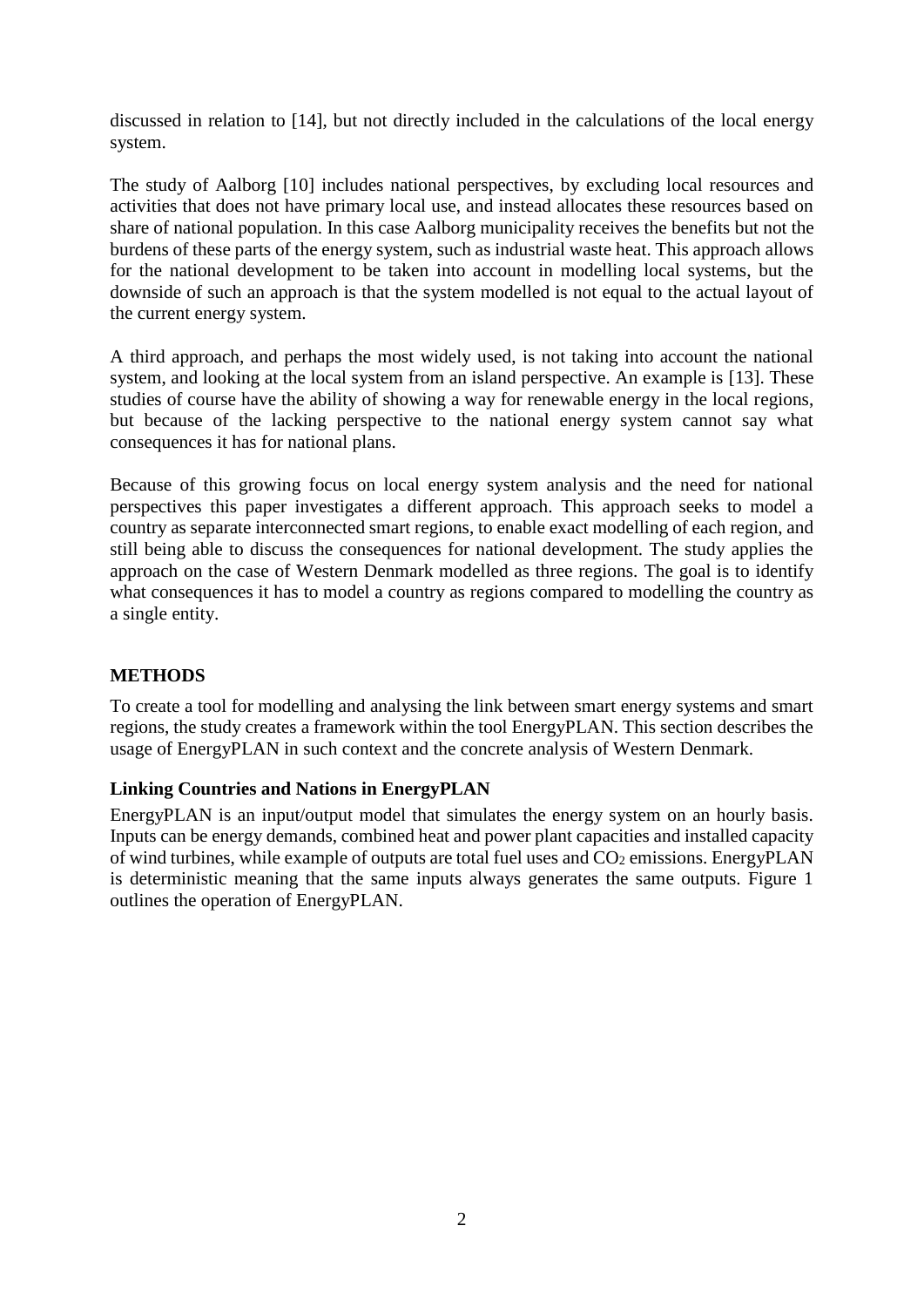

Figure 1. Operation of EnergyPLAN [15]

One of the reasons for using EnergyPLAN is that it has been applied to several cases of energy system analysis on both municipal [10], national [3] and transnational level [16]. However, there is no framework of linking these different levels of the energy system. The following describes the development of such a framework.

The goal of linking different levels of energy systems is to be able to say something about each energy system as well as the total connected system. This means that an EnergyPLAN model has to be created for each system and each system has to be analysed individually before they are connected. This has a few consequences. First and foremost, this makes it possible to say something about each individual system. Second, due to the use of technical simulation (meaning that the systems reduces fuel use, minimising the use of power plant and boiler production) and that each system is modelled individually, the systems first and foremost utilise local plants and does not take into account possible interconnection. The first run of each systems is thus an island mode operation.

From this island mode operation it is however possible to identify hours with excess production and where import is needed due to lack of capacity. The proposed method takes this offset and combines it with the assumptions from the technical optimisation in EnergyPLAN. This means that besides the import needed from lack of power plant capacity, each system seeks to import if production is happening on a power plant or if there is spare capacity in an electrical storage. From this, the goal is to both increase CHP production and better utilise renewable energy production. To identify the available importable electricity, the exportable electricity is summarized on grid level, meaning that in each hour it is possible to import from the available exported electricity. The energy systems will import only in situations where they are not exporting, and who imports first is determined based on a pre-ranking.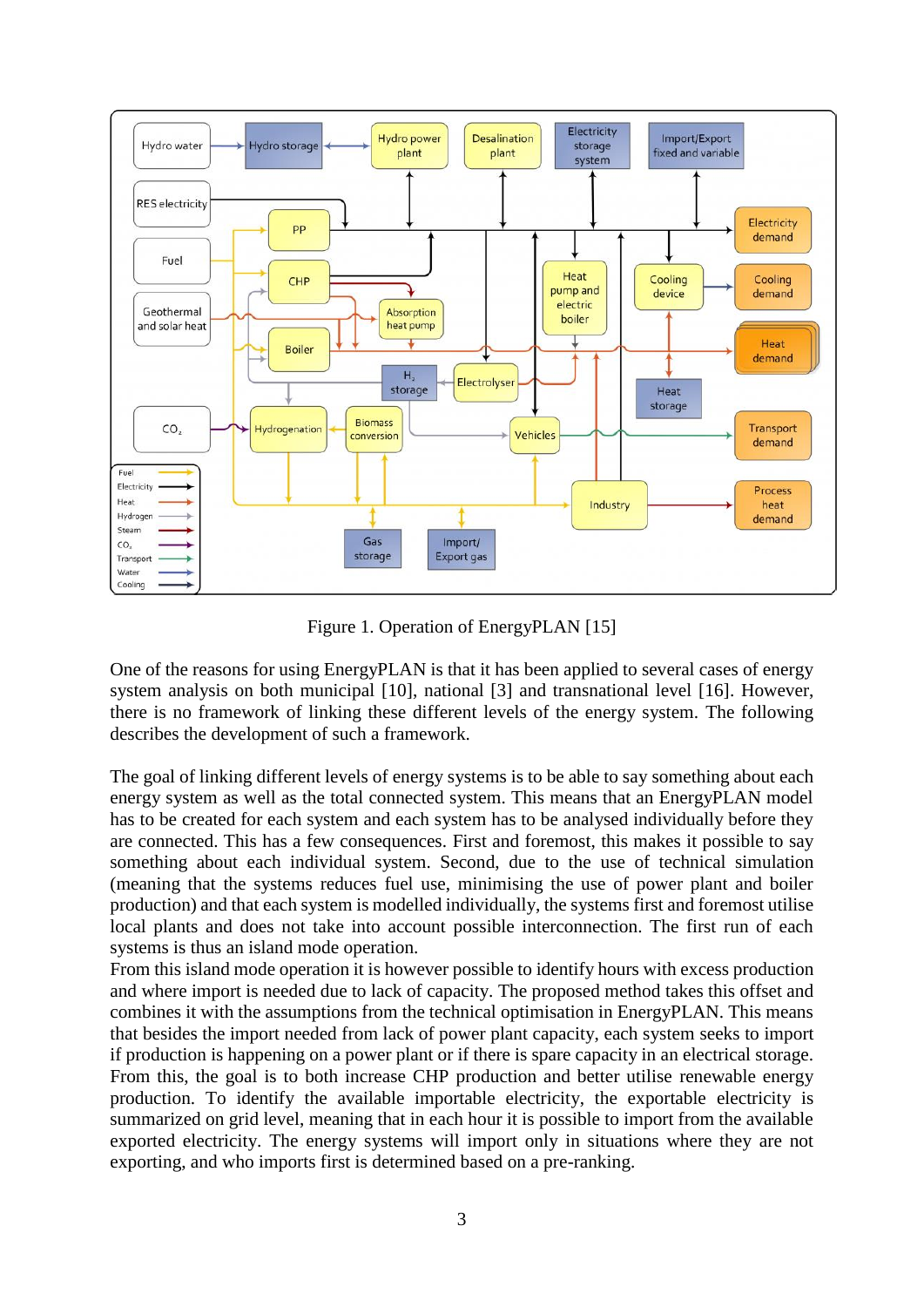From this approach it is possible to identify hours of import and export between each energy system, resulting in a total demand for import/export and a distribution. This information is inserted as a fixed import/export for each system and a final run is made. Figure 2 illustrates this approach. Overall, this approach implies that each energy systems runs according to the concept of connected island mode [17].



Figure 2. Model of framework for linking energy systems in EnergyPLAN

This approach is applied to the case of Western Denmark, and the development of a local smart region. The next section describes the analyses.

## **Model of Western Denmark**

The study tests the suggested approach on the case of Western Denmark. Western Denmark is the DK1 electricity system in NORDPOOL Spot, and as such it possible to identify total electricity demand and central power plant production. In this study, Western Denmark is divided into three regions: Northern, Central and Southern. Figure 3 illustrates this division.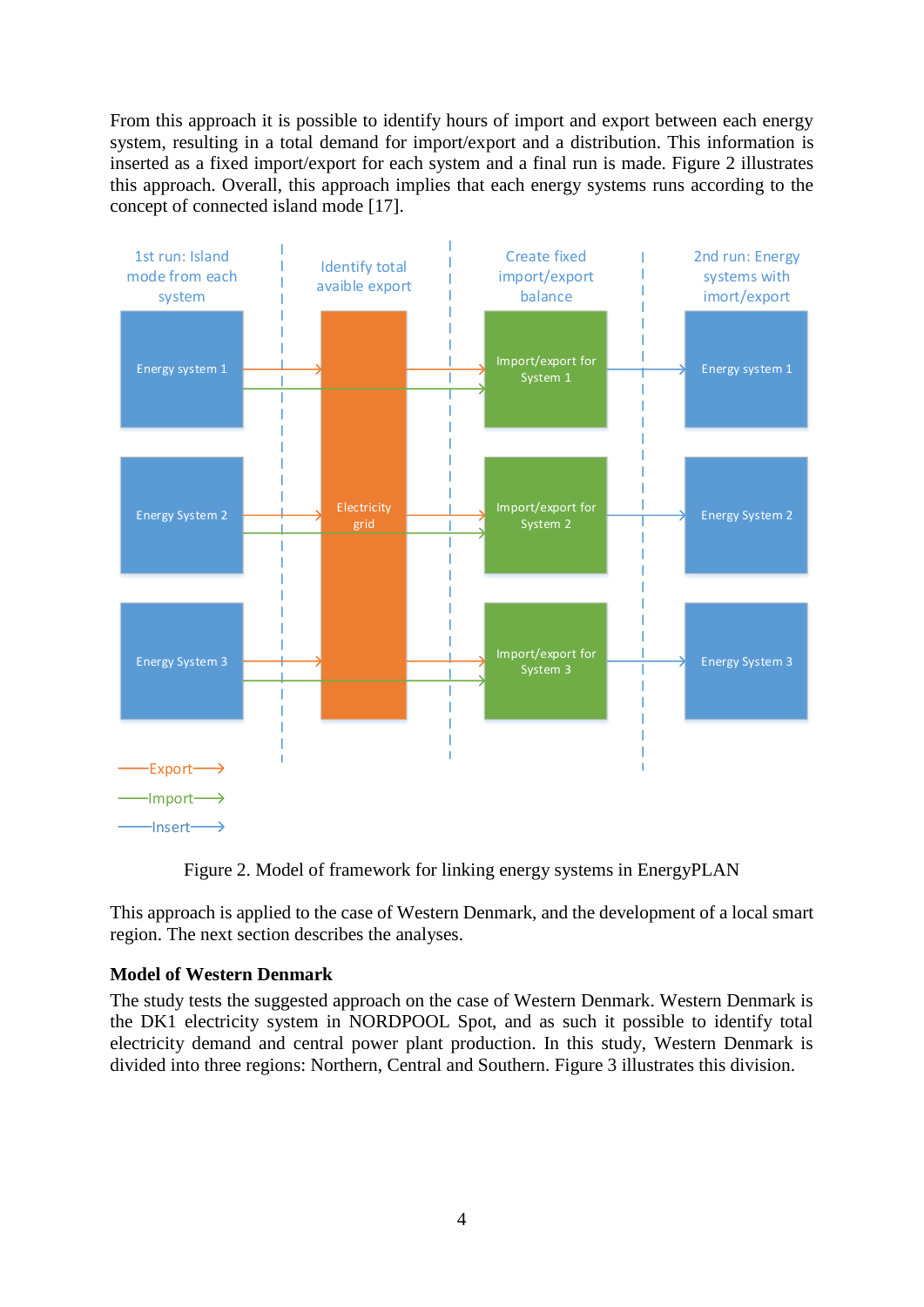

Figure 3. Layout of the three parts of Western Denmark

In the first analysis the three regions are modelled as a reference year of 2012, the models are based on estimates from data from Energinet.dk [18], and Danish Energy Agency [19,20]. The systems are modelled only with heat and electricity demand, and only heat and electric producing units. Thus there is no transport and no industry taken into account. Table 1 highlight main input criteria.

|                                       | <b>Northern</b>   | Central       | <b>Southern</b> | Western        |
|---------------------------------------|-------------------|---------------|-----------------|----------------|
|                                       | <b>Region</b>     | <b>Region</b> | <b>Region</b>   | <b>Denmark</b> |
| <b>Electricity demand [TWh]</b>       | 4.17              | 7.32          | 7.11            | 18.6           |
| <b>Heating demand (Group 2) [TWh]</b> | 1.71              | 2.57          | 2.6             | 6.88           |
| Heating demand (group 3) [TWh]        | 1.88              | 4.9           | 5.7             | 12.48          |
| <b>CHP2</b> electric capacity [MW]    | 292               | 400           | 508             | 1200           |
| <b>CHP2</b> heating capacity [MJ/s]   | 395               | 800           | 686             | 1967           |
| <b>CHP3</b> electric capacity [MW]    | 327               | 831           | 1182            | 2340           |
| <b>CHP3</b> heating capacity [MJ/s]   | 420               | 1131          | 1486            | 3024           |
| $HP2$ heat capacity [MJ/s]            |                   | 0             |                 | $\theta$       |
| $HP3$ heat capacity [MJ/s]            |                   | 300           |                 | 300            |
| <b>PP1</b> capacity [MW]              | 383               | 855           | 1300            | 2538           |
| <b>PP2</b> capacity [MW]              | $\mathbf{\Omega}$ | 0             | 0.00            | $\Omega$       |
| <b>Wind capacity [MW]</b>             | 710.6             | 1036          | 852             | 2598.6         |
| <b>PV</b> capacity [MW]               | $\mathbf{0}$      | 167           | 311             | 478            |
| Individual HP heat capacity [MJ/s]    |                   | 0.01          |                 | 0.01           |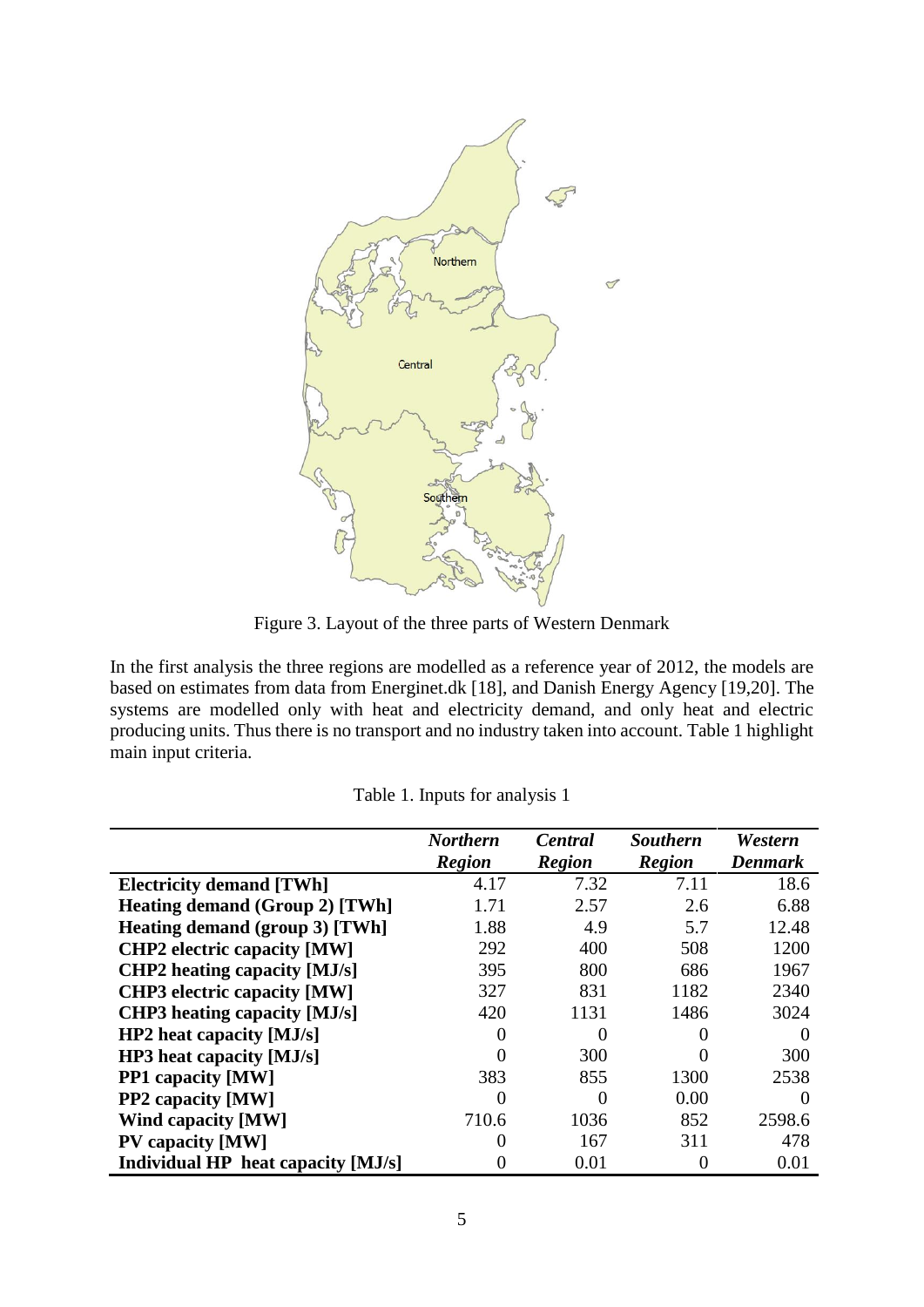The goal of this analysis is to create a reference system, and to test the accuracy of the calculations. As such three types of calculations are compared:

- Western Denmark as a single entity (no regional division).
- Western Denmark modelled as regions in island mode operation without including the electricity exchange between regions.
- Western Denmark modelled as regions and including electricity exchange between regions.

These are compared in terms of two primary parameter: Fuel consumption in main electricity producing units and the net fuel use including import/export to surrounding systems. Together these two should help towards identifying to what extent the three regional systems can assist each other, and obtain better utilisation of renewable energy and combined heat and power.

The second analysis investigates that one region takes a radical different development track than the two other regions. The goal is to identify how well the tool interacts if systems follow different development tracks and thus become less equal than might be the case in the reference scenario of 2012. To model this, the Southern region shifts to resemble a CEESA 2035 [3] scenario while the Northern and Central Region remain fixed. The same comparison is made as in the first analysis. It is important to note that in both analysis 1 and analysis 2, EnergyPLAN uses technical simulation strategy 1 that balances the systems only according to heat demand. Table 2 shows inputs for analysis 2.

|                                       | <b>Northern</b> | Central       | <b>Southern</b> | Western        |
|---------------------------------------|-----------------|---------------|-----------------|----------------|
|                                       | <b>Region</b>   | <b>Region</b> | <b>Region</b>   | <b>Denmark</b> |
| <b>Electricity demand [TWh]</b>       | 4.17            | 7.32          | 8.11            | 19.6           |
| <b>Heating demand (Group 2) [TWh]</b> | 1.71            | 2.57          | 1.3             | 5.58           |
| Heating demand (group 3) [TWh]        | 1.88            | 4.9           | 2.9             | 9.68           |
| <b>CHP2</b> electric capacity [MW]    | 292             | 400           |                 | 692            |
| <b>CHP2</b> heating capacity [MJ/s]   | 395             | 800           | 0               | 1205           |
| <b>CHP3</b> electric capacity [MW]    | 327             | 831           | 700             | 1858           |
| <b>CHP3</b> heating capacity [MJ/s]   | 420             | 1131          | 616             | 2108           |
| $HP2$ heat capacity [MJ/s]            |                 | $\theta$      | 90              | 90             |
| HP3 heat capacity [MJ/s]              |                 | 300           | 45              | 345            |
| <b>PP1</b> capacity [MW]              | 383             | 855           | 700             | 1938           |
| <b>PP2</b> capacity [MW]              | $\mathcal{O}$   | $\Omega$      | 200             | 200            |
| Wind capacity [MW]                    | 710.6           | 1036          | 2200            | 2598.6         |
| <b>PV</b> capacity [MW]               | $\Omega$        | 167           | 311             | 478            |
| Individual HP heat capacity [MJ/s]    | $\mathbf{0}$    | 0.01          | 14.03           | 14.04          |

Table 2. Inputs for analysis 2

## **RESULTS**

The following sections show the results for analysis 1 and analysis 2. The results reflect on the total fuel use in the three primary electricity production units, decentralized combined heat and power (CHP2), centralized combined heat and power (CHP3) and power plant production (PP1).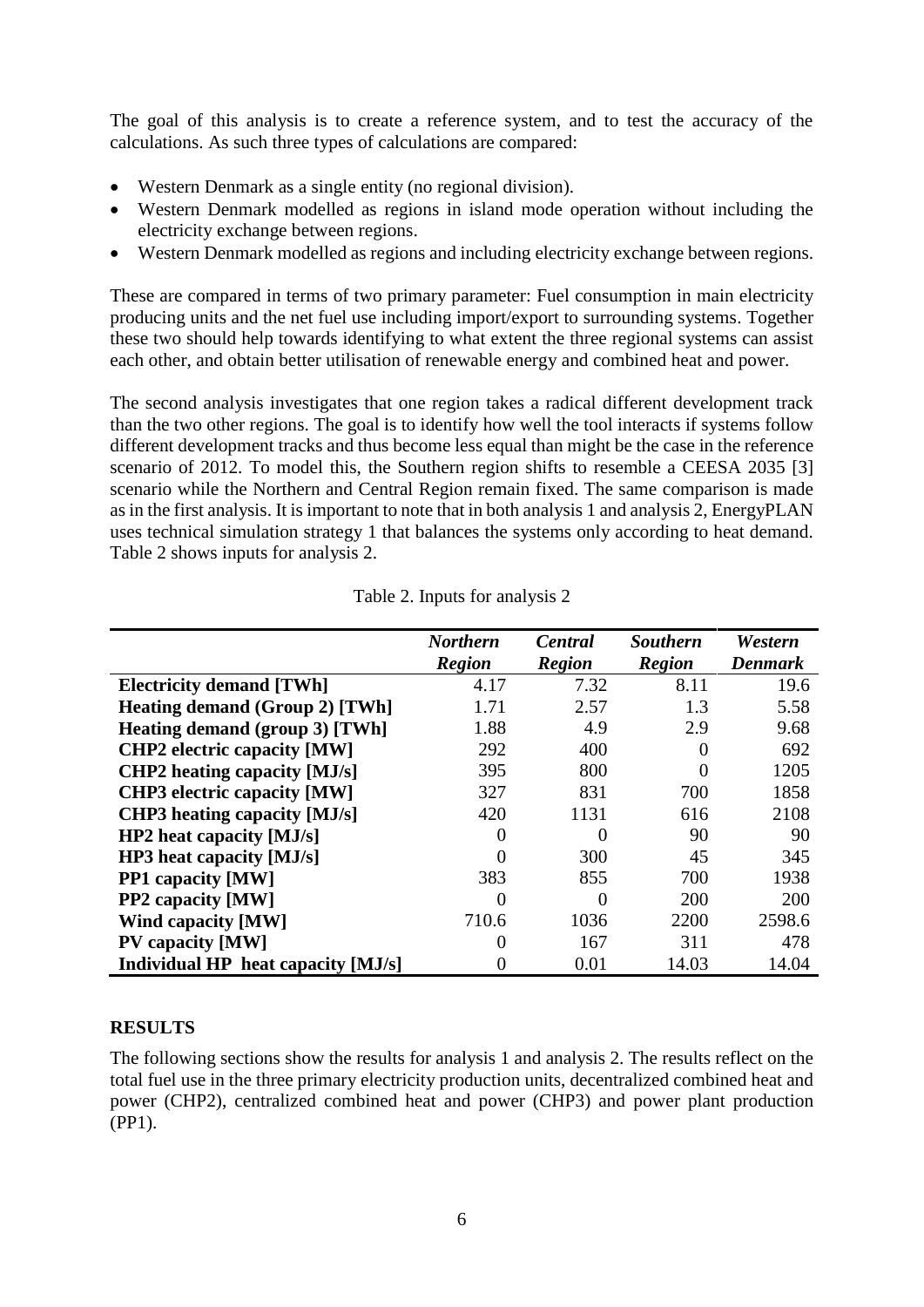### **Analysis 1: Reference scenario**

This analysis discusses the consequences of modelling the reference scenario of Western Denmark as according to the methodology. Figure 4 shows the fuel used in CHP2, CHP3 and PP for the three different ways of modelling Western Denmark. Figure 5 shows the total fuel balance for the three models, including the net fuel consumption, identified by the changes due to yearly import and export.

Both Figure 4 and Figure 5 shows that there is not a great difference in modelling Western Denmark as one entity, as three island mode operating regions or three connected regions. There is a slight difference in power plant production and CHP from the single entity modelling and the two region based models. However, the two region based models allow for identifying consequences of local planning which is not possible with only a single large model. The reason for the very small difference between the island model and connected model is that all three systems are very similar. This means that wind turbines produce in the same time, electricity and heat demand profiles are similar, and the layout of the energy system is to a large extent the same. The consequence is that very few situations occur with import demand in one system and export demand in another system. Instead, when one system is producing excess electricity the two other regions does the same, and when there is an import demand in one region, the two others do not produce excess. The methodology does not seek to increase PP production for export.



Figure 4. Fuel consumption for decentral CHP plant (CHP2), central CHP plant (CHP3) and power plants (PP), in the three models in analysis 1: single entity (West DK), regions as islands (Island), and interconnected regions (Connected)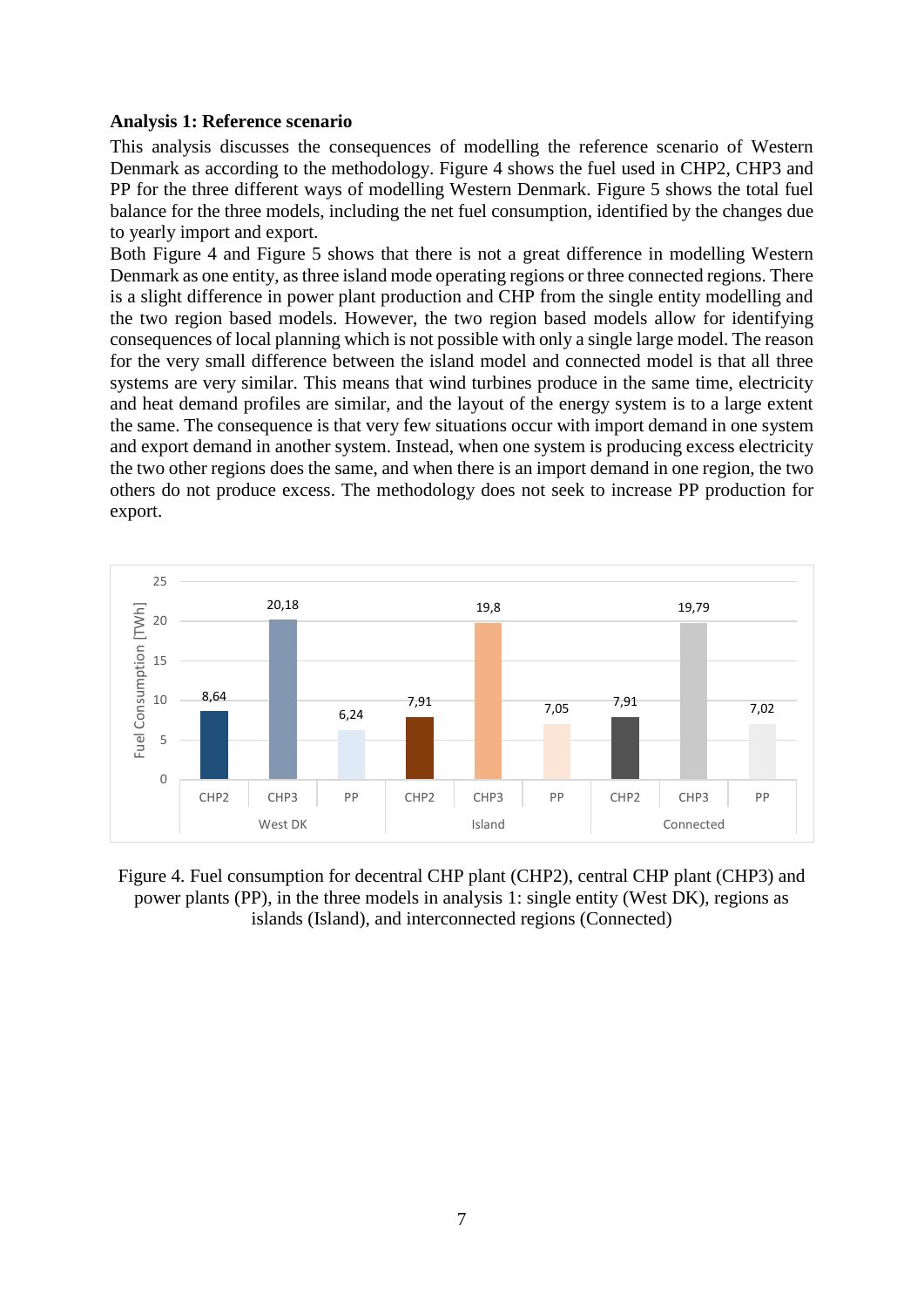

Figure 5. Net Total Fuel Use in the three models in analysis 1: single entity (West DK), regions as islands (Island), and interconnected regions (Connected)

#### **Analysis 2: Smart Region development for Southern Region**

Figure 6 and Figure 7 show respectively the fuel demand divided by primary electricity producer and the total fuel demand in the system. Figure 6 indicates once again that there is not a big difference between the three ways of modelling the energy system of Western Denmark. Best exemplified by comparing the single entity model with the regions operating in island mode. However, bigger differences can be seen here than in Analysis 1. First of all, due to the regional modelling it is possible to take in regional differences. Second, the Southern Denmark system is developed as a smart region according to the CEESA scenario, meaning that large amounts of wind turbines and combined cycle gas turbines are installed instead of steam turbine CHP, and heat demand is lowered, see Table 1 and Table 2. These new technologies changes the layout of importable and exportable electricity between the regions, which can be seen in Figure 8. More exportable electricity is available in situations where import is needed. This in spite of still having more or less same conditions in terms of wind, heat and electricity demands, and solar production. Overall the regional approach in this case leads to the most efficient system, when looking at fuel consumption, and least amount of fuel needed for pure electricity production, whereas the approach of modelling countries as a single entity results in the least amount of exportable electricity to surrounding energy systems.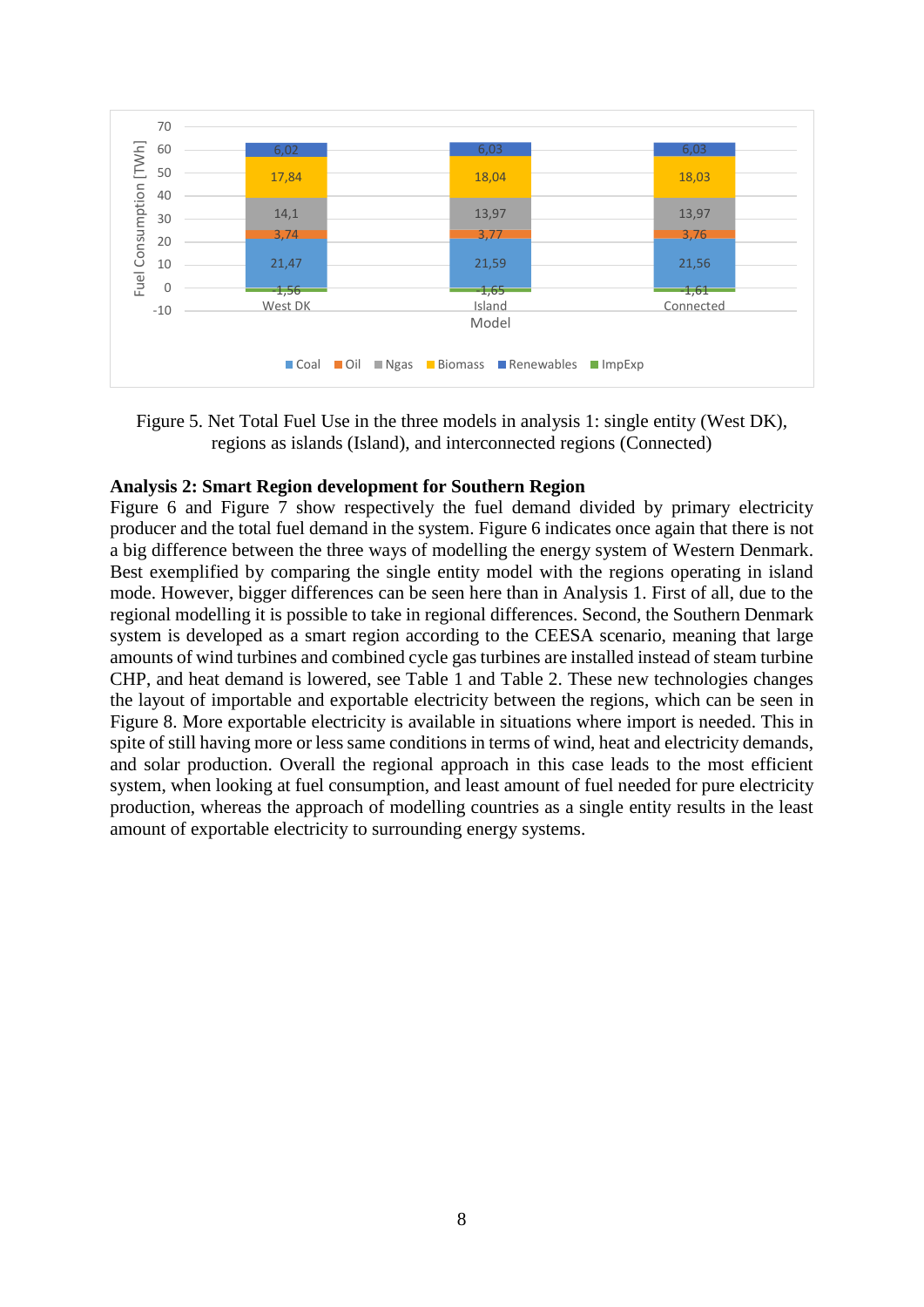

Figure 6. Fuel consumption for decentral CHP plant (CHP2), central CHP plant (CHP3) and power plants (PP), in the three models in analysis 2: single entity (West DK), regions as islands (Island), and interconnected regions (Connected)



Figure 7. Net Total Fuel Use in the three models in analysis 2: single entity (West DK), regions as islands (Island), and interconnected regions (Connected)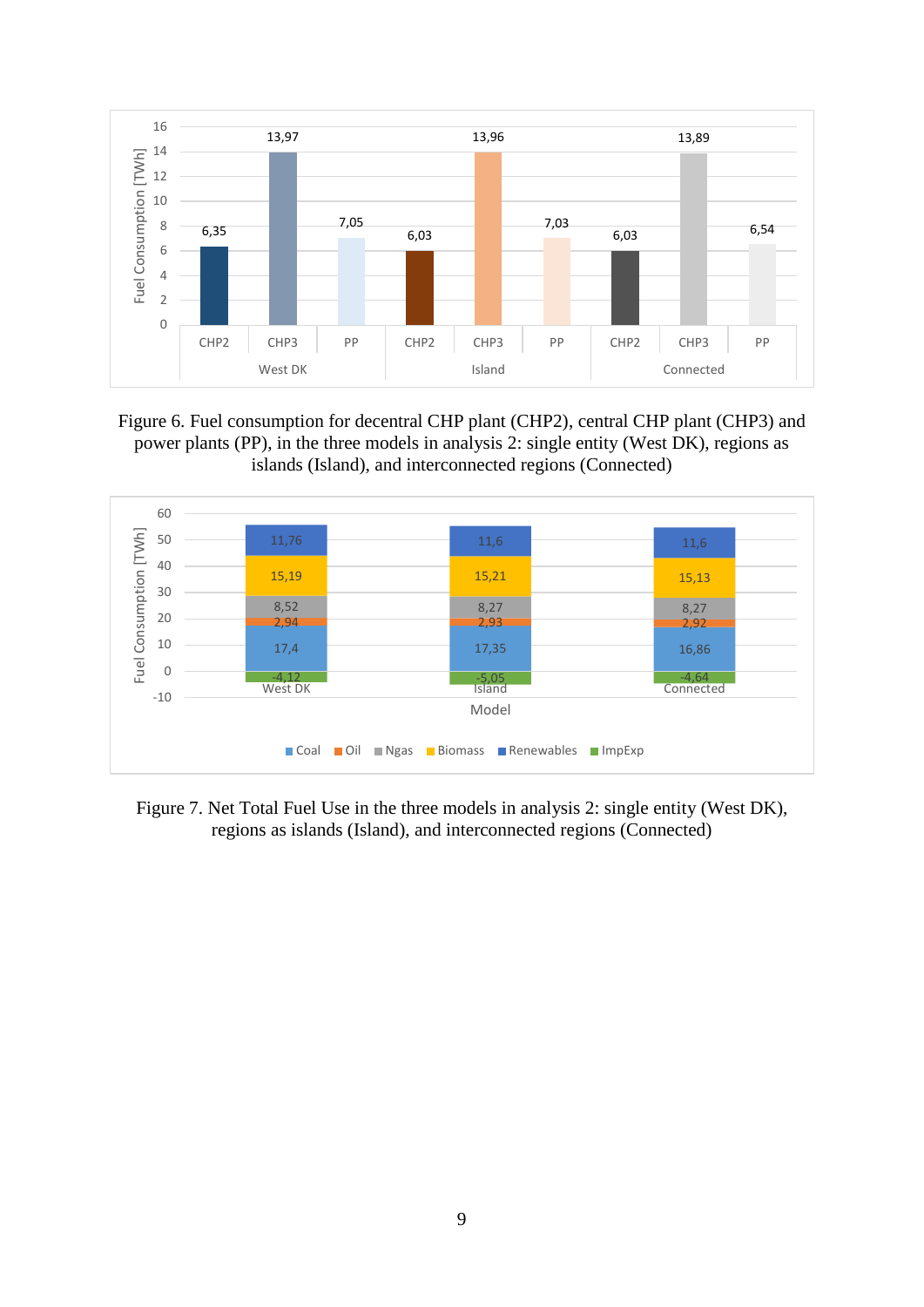

Figure 8. Hourly electricity exchange between the three regions, Northern (Dist N), Central (Dist M), Southern (Dist S). Positive number indicate export, while negative indicate import.

### **CONCLUSION**

This study suggests a methodology for linking regional and national analyses through the usage of EnergyPLAN and the identification exportable electricity and import needs between the regions. Thus it becomes possible to analyse smart cities and regions in relation to the surrounding country. By applying the suggested methodology to the case of Western Denmark and a Smart Region development of the Southern part of Western Denmark, the consequences of the approach is identified. From the two analyses the following can be concluded.

The suggested methodology enables studies of smart regional development and can link such development to the remainder of the country as is shown in Analysis 2, where it is also seen that the methodology does utilize the interaction between the systems to improve the overall performance of Western Denmark. As such, the local developments have a national consequence.

What is seen from Analysis 1 is however, that such interaction is small when energy systems are very similar and the demand profiles are similar. There is almost no interaction, when systems are over-producing and under-producing in the same hours. There is no technical benefit of exchanging in these situations. Analysis 2 introduces a Smart Region, and due to the radical different energy system, more exchange is happening. However, in both analyses the differences are small between modelling in island mode, modelling with connection and modelling Western Denmark as a single entity. The final parameter not tested here is different demand profiles. Future studies should look into what consequences that could have for the suggested approach.

Overall, the tool enables regions to relate their Smart City plans to future national energy systems, but this study suggests small differences on overall national levels, why the tool has to be applied in cases where local planning is relevant.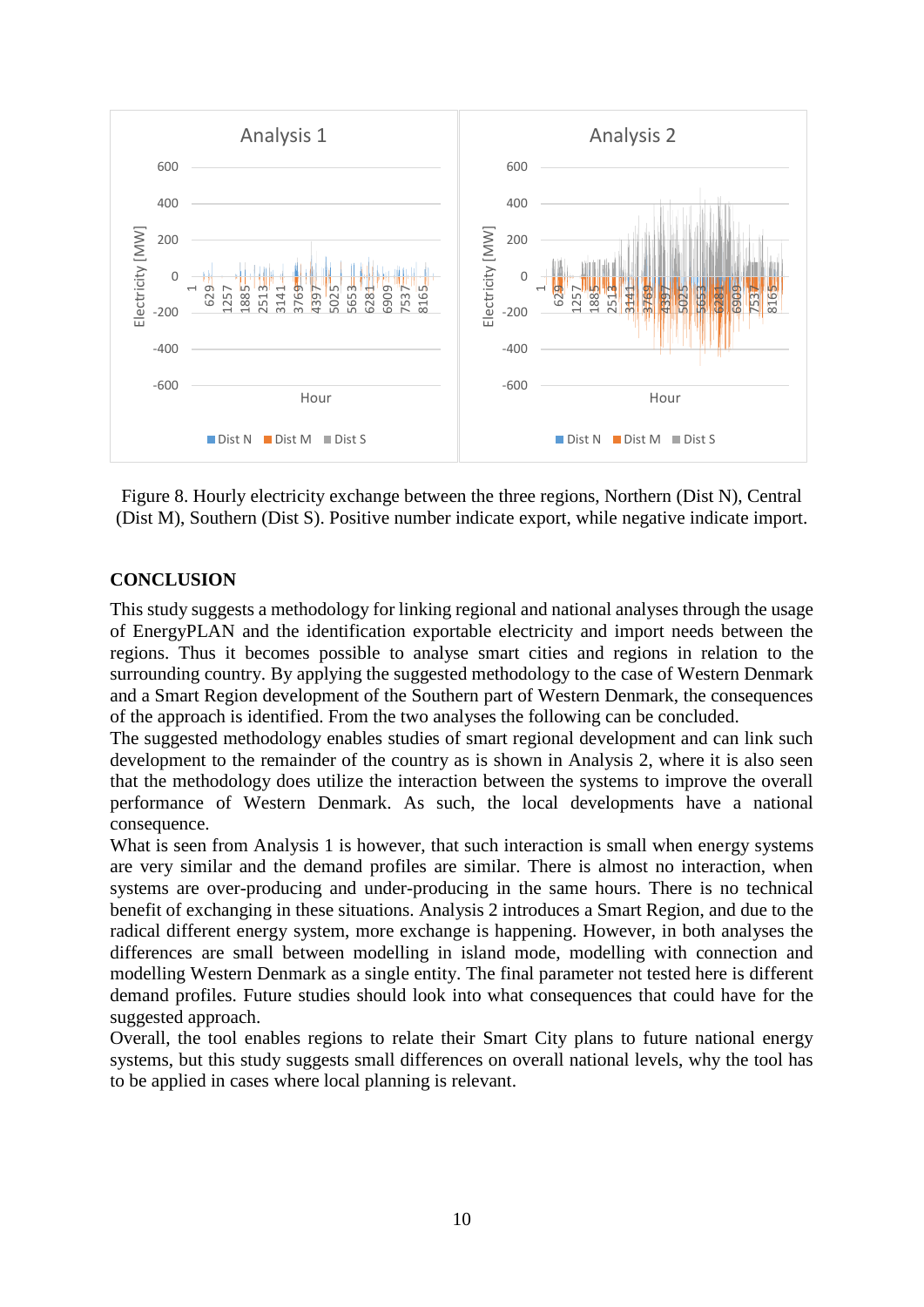#### **REFERENCES**

- [1] IPCC. Climate Change 2014: Synthesis Report. Contribution of Working Groups I, II and III to the Fifth Assessment Report of the Intergovernmental Panel on Climate Change. Geneva, Switzerland: 2014.
- [2] Danish Energy Agency. Energiscenarier frem mod 2020, 2035 og 2050. Copenhagen, Denmark: Danish Energy Agency; 2014.
- [3] Lund H, Hvelplund F, Mathiesen BV, Østergaard PA, Christensen P, Connolly D, et al. Coherent Energy and Environmental System Analysis. 2011.
- [4] Connolly D, Mathiesen BV. A technical and economic analysis of one potential pathway to a 100% renewable energy system. Int J Sustain Energy Plan Manag 2014;1:7–28.
- [5] Jacobson MZ, DeLucchi M, Bazouin G, Bauer Z a. F, Heavey CC, Fisher E, et al. 100% clean and renewable wind, water, and sunlight (WWS) all-sector energy roadmaps for the 50 United States. Energy Environ Sci 2015;8:2093–117. doi:10.1039/C5EE01283J.
- [6] Østergaard PA, Soares I, Ferreira P. Energy efficiency and renewable energy systems in Portugal and Brazil. Int J Sustain Energy Plan Manag 2014;2:1–6.
- [7] Angelidou M. Smart cities : A conjuncture of four forces. Cities 2015;47:95–106. doi:10.1016/j.cities.2015.05.004.
- [8] Kylili A, Fokaides P a. European smart cities: The role of zero energy buildings. Sustain Cities Soc 2015;15:86–95. doi:10.1016/j.scs.2014.12.003.
- [9] Mattoni B, Gugliermetti F, Bisegna F. A multilevel method to assess and design the renovation and integration of Smart Cities. Sustain Cities Soc 2015;15:105–19. doi:10.1016/j.scs.2014.12.002.
- [10] Alberg Østergaard P, Mathiesen BV, Möller B, Lund H. A renewable energy scenario for Aalborg Municipality based on low-temperature geothermal heat, wind power and biomass. Energy 2010;35:4892–901. doi:10.1016/j.energy.2010.08.041.
- [11] Østergaard PA, Lund H. A renewable energy system in Frederikshavn using lowtemperature geothermal energy for district heating. Appl Energy 2011;88:479–87. doi:10.1016/j.apenergy.2010.03.018.
- [12] Lund H, Østergaard PA. Sustainable Towns: The Case of Frederikshavn 100% Renewable Energy. Sustain. Communities, New York, NY: Springer New York; 2010, p. 155–68. doi:10.1007/978-1-4419-0219-1\_11.
- [13] Waenn A, Connolly D, Gallachóir BÓ. Investigating 100% renewable energy supply at regional level using scenario analysis. Int J Sustain Energy Plan Manag 2014;3:21–32.